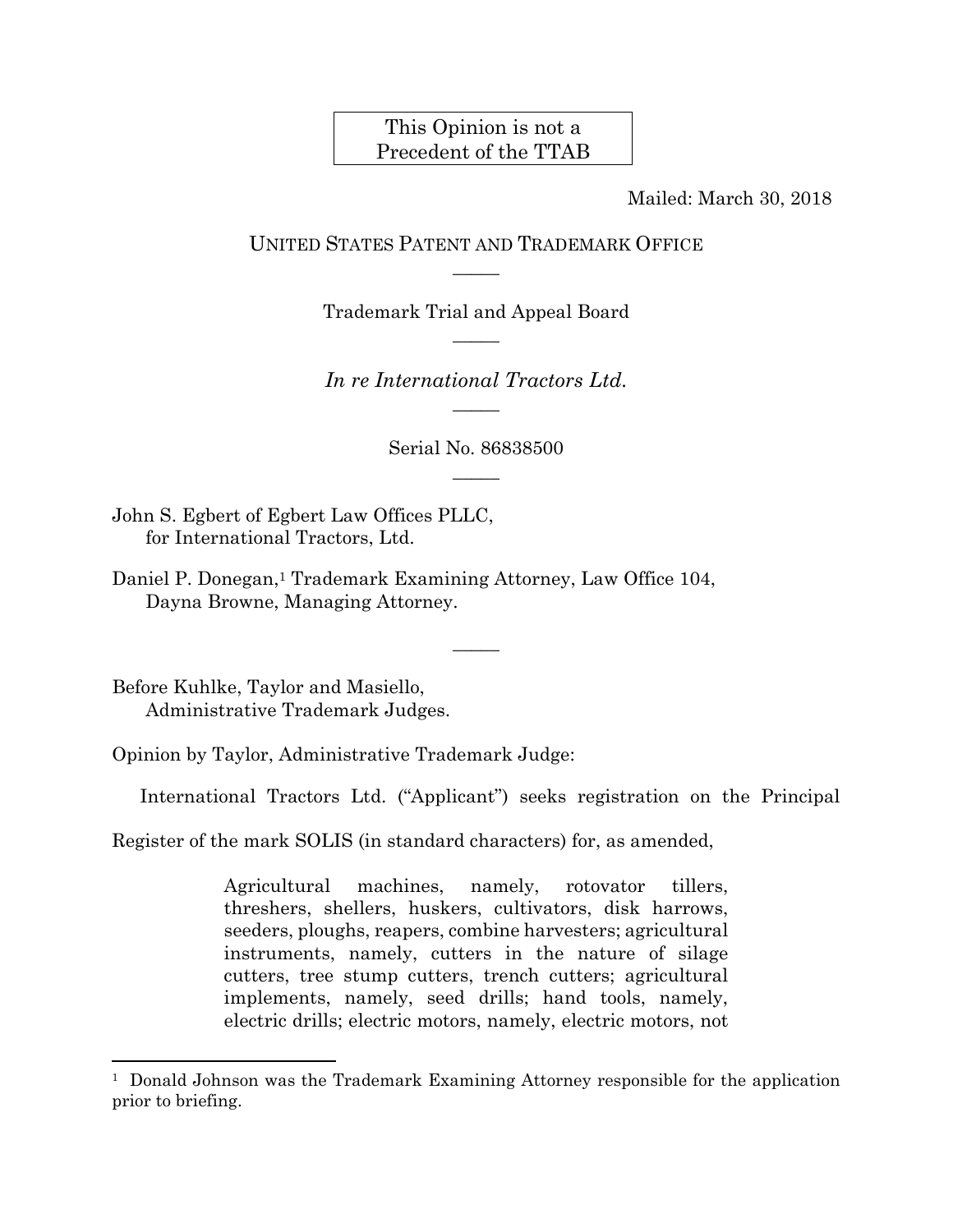for land vehicles, electric motors for machines; pumping machines, namely, compressed air pumps, fuel pumps for land vehicles; diesel oil engines for machines; engine pump sets, namely, pumps for cooling engine, pumps as part of machines, motors and engines, oil pumps for use in motors and engines in International Class 7; and

Tractors and parts thereof in International Class 12.2

By way of background, the Trademark Examining Attorney ("Examining Attorney"), in his first Office Action, initially refused Applicant's mark on the grounds of likelihood of confusion with the mark in Registration No. 3878243 under Section 2(d) of the Trademark Act, 15 U.S.C. § 1052(d), and that Applicant's mark is primarily merely a surname under Section  $2(e)(4)$  of the Act, 15 U.S.C. § 1052(e)(4). The Examining Attorney also required Applicant to amend the identification of goods to identify them with more specificity and either restrict the application to the number of classes covered by fees already paid or to submit additional fees.

<sup>2</sup> Application Serial No. 86838500 was filed on December 3, 2015, based upon Applicant's allegation of a *bona fide* intention to use the mark in commerce under Section 1(b) of the Trademark Act, 15 U.S.C. § 1051(b). During prosecution of the application, Applicant filed an amendment to allege use which was accepted on April 7, 2017. Applicant now alleges November 16, 2016 as the date of first use anywhere and in commerce for both classes of goods.

The application also includes, as more fully discussed, *infra*, a claim of prior ownership of Supplemental Register Registration No. 3878243 for the mark SOLIS (in standard characters) for "tractor towed agricultural implements, namely, broadcast seeders; tractor towed agricultural implements, namely, corn huskers; tractor towed agricultural implements, namely, disc harrows; tractor towed agricultural implements, namely, fertilizer distributors; tractor towed agricultural implements, namely, harrows; tractor towed agricultural implements, namely, harvesters; tractor towed agricultural implements, namely, hay balers; tractor towed agricultural implements, namely, hay rakes; tractor towed agricultural implements, namely, manure spreaders; tractor towed agricultural implements, namely, mowers; tractor towed agricultural implements, namely, plows; tractor towed agricultural implements, namely, reapers; tractor towed agricultural implements, namely, rollers; tractor-towed fertilizer applicators; [and] tractor-towed harrows" in International Class 7; and "tractors" in International Class 12.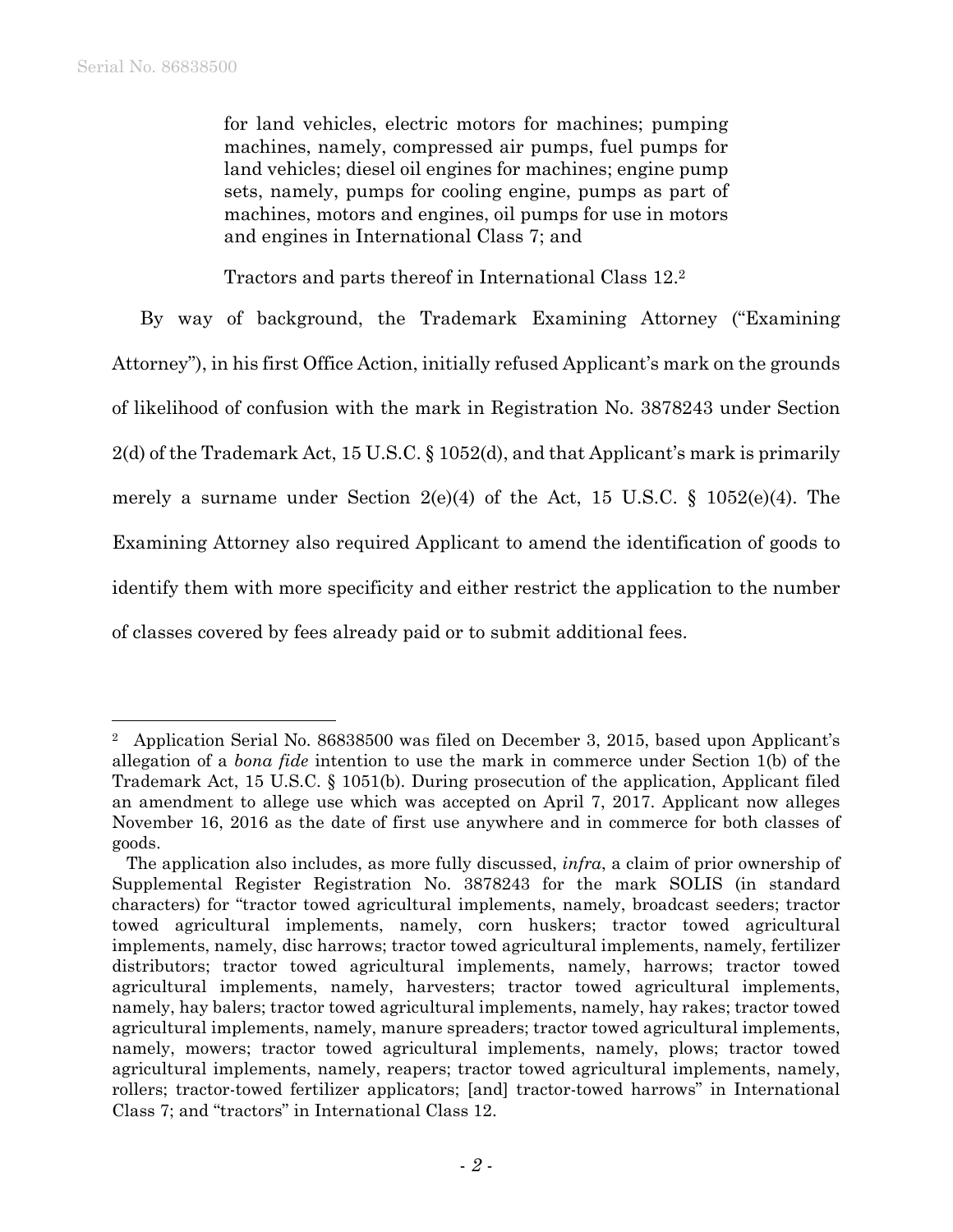In its September 22, 2016 Response, Applicant indicated that there is no likelihood of confusion with Registration No. 3878243 because the registration had been assigned to Applicant, amended the identification of goods to comply with both the identification definiteness and fee requirements, and argued against the Section  $2(e)(4)$  refusal.

In the October 19, 2017 Office Action, the Examining Attorney withdrew the Section 2(d) refusal, indicated that the identification/fee requirements had been satisfied, and made the Section 2(e)(4) refusal final.

Applicant appealed and requested reconsideration. After the Examining Attorney denied the request for reconsideration, the appeal was resumed and both Applicant and the Examining Attorney filed briefs. We affirm the refusal to register.

Section 2(e)(4) of the Trademark Act precludes registration of a mark on the Principal Register which is "primarily merely a surname" without a showing of acquired distinctiveness under Section 2(f) of the Act, 15 U.S.C.  $\S$  1052(f).<sup>3</sup> A term is primarily merely a surname if, when viewed in relation to the goods or services for which registration is sought, its primary significance to the purchasing public is that of a surname. *Earnhardt v. Kerry Earnhardt, Inc*., 846 F.3d 1374, 123 USPQ2d 1411, 1413 (Fed. Cir. 2017); *In re Beds & Bars Ltd*., 122 USPQ2d 1546, 1548 (TTAB 2017); *In re United Distillers plc*, 56 USPQ2d 1220 (TTAB 2000). *See also In re Hutchinson Tech. Inc*., 852 F.2d 552, 7 USPQ2d 1490, 1492 (Fed. Cir. 1988). This expression of

<sup>&</sup>lt;sup>3</sup> The application includes neither a claim of acquired distinctiveness under Section 2(f) nor a request for registration on the Supplemental Register. Accordingly, those issues are not before us in this appeal.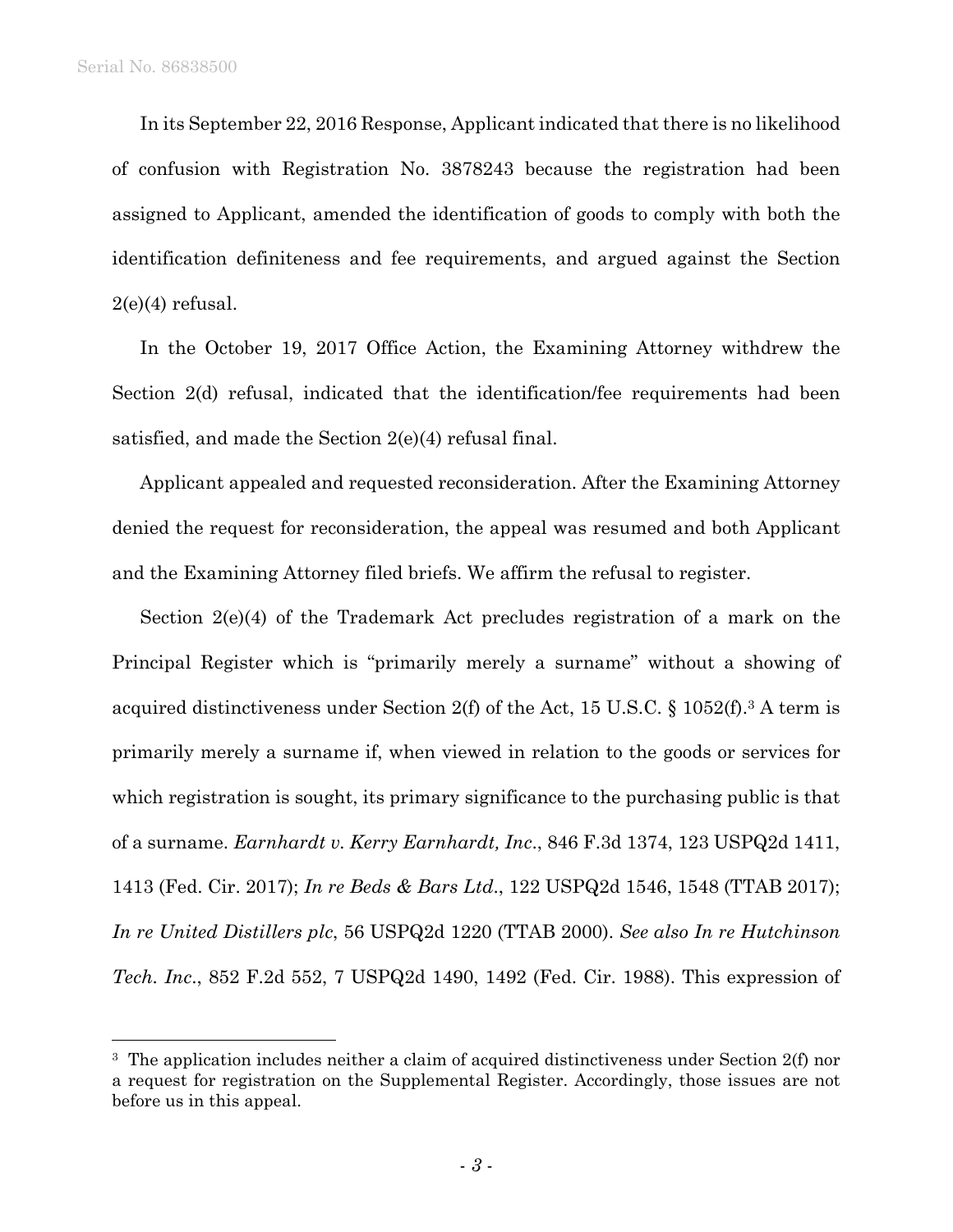the test restates the rule set forth in *In re Kahan & Weisz Jewelry Mfg. Corp*., 508 F.2d 831, 184 USPQ 421, 422 (CCPA 1975) ("[A] correct resolution of the issue can be made only after the primary significance of the mark to the purchasing public is determined …") and *In re Etablissements Darty et Fils*, 759 F.2d 15, 225 USPQ 652, 653 (Fed. Cir. 1985). When we are faced with a Section  $2(e)(4)$  refusal of a term in standard character form, with no other literal or design elements, we consider the impact the applied-for term has or would have on the purchasing public because "it is that impact or impression which should be evaluated in determining whether or not the primary significance of a word when applied to a product is a surname significance. If it is, *and it is only that*, then it is primarily merely a surname." *In re Harris-Intertype Corp*., 518 F.2d 629, 186 USPQ 238, 239 (CCPA 1975) (quoting *Ex parte Rivera Watch Corp*., 106 USPQ 145, 149 (Comm'r Pat. 1955)) (emphasis in original).

Whether the primary significance of an applied-for mark is merely that of a surname is a question of fact. *See Darty*, 225 USPQ at 653-54. There is no rule as to the kind or amount of evidence necessary to show that the applied-for mark would be perceived as primarily merely a surname. This question must be resolved on a caseby-case basis. *Id.* at 654. The entire record is examined to determine the primary significance of a term. If there is any doubt, we "are inclined to resolve such doubts in favor of applicant." *In re Benthin Mgmt. GmbH,* 37 USPQ2d 1332, 1334 (TTAB 1995).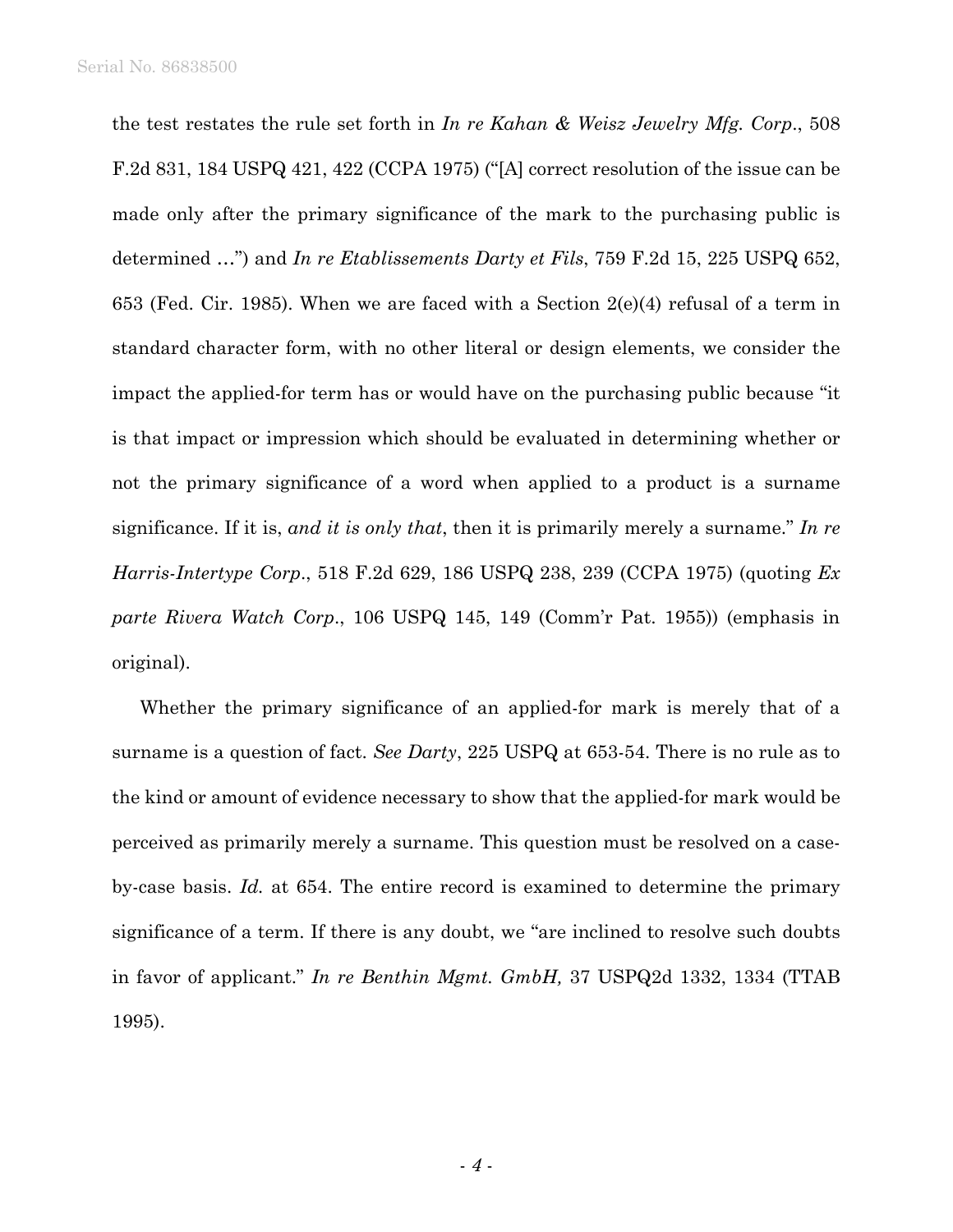1

In *Darty*, the Federal Circuit considered several factors in determining whether the purchasing public would perceive a proposed mark as primarily merely a surname, including: whether the applicant adopted a principal's name and used it in a way that revealed its surname significance; whether the term had a non-surname "ordinary language" meaning; and the extent to which the term was used by others as a surname. *Darty*, 225 USPQ at 653. The Board's oft-cited "*Benthin* factors," *see Benthin* 37 USPQ2d at 1333-34, are also examples of inquiries that may lead to evidence regarding the purchasing public's perception of a term's primary significance.4 These "factors" are not exclusive and any of these circumstances – singly or in combination – and any other relevant circumstances may shape the analysis in a particular case.

The Examining Attorney and Applicant focused their arguments on the first four *Benthin* factors. While we review each in turn, we make our determination by weighing them together and according the appropriate weight to each one based on the evidence of record.

### (1) *The Extent to Which Solis is Encountered as a Surname*

We consider first the frequency of, and public exposure to, SOLIS as a surname. In this regard, "[t]he relevant question is not simply how frequently a surname

<sup>&</sup>lt;sup>4</sup> In *Benthin*, the Board stated that "factors" to be considered in determining whether a term is primarily merely a surname include (1) the degree of a surname's rareness; (2) whether anyone connected with applicant has that surname; (3) whether the term has any recognized meaning other than that of a surname; (4) whether the term has the "structure and pronunciation" of a surname; and (5) whether the stylization of lettering is distinctive enough to create a separate commercial impression. Where, as here, the mark is in standard characters, it is unnecessary to consider the fifth factor. *In re Yeley*, 85 USPQ2d 1150, 1151 (TTAB 2007).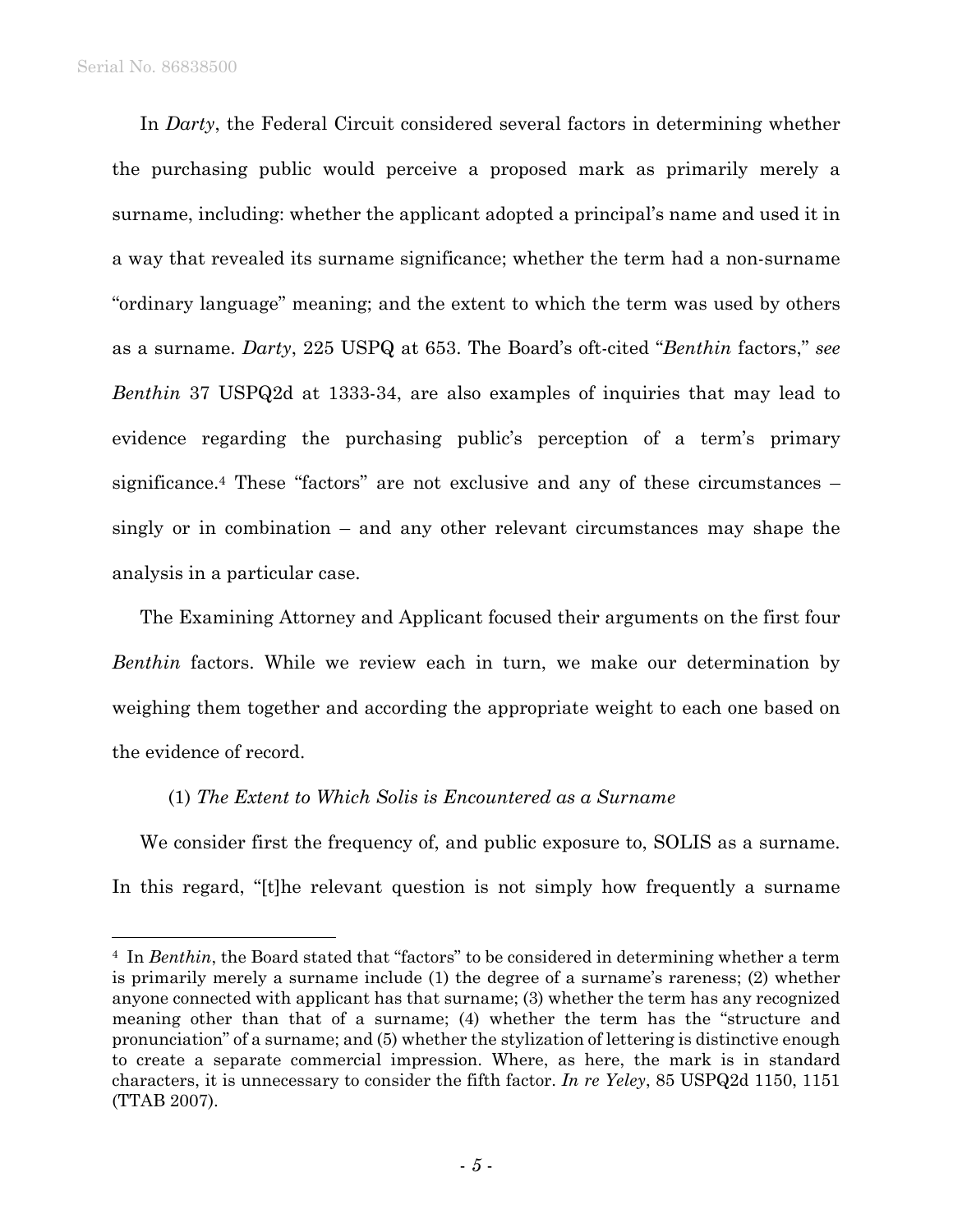appears, … but whether the purchasing public for Applicant's [goods] is more likely to perceive Applicant's proposed mark as a surname rather than anything else." *Beds & Bars*, 122 USPQ2d at 1551. The Examining Attorney has introduced the following evidence demonstrating surname use:5

- Search results from a search of the LexisNexis® Public Records: Surname database for the term SOLIS, indicating the total number found as 110,991, and with 500 listings made of record.6
- Results of a search of 411.com, a nationwide telephone directory, finding 75,605 exact matches for SOLIS.7
- An excerpt from the 2000 U.S. Census showing that SOLIS is the 497th most common surname in the nation, with 60,045 people having SOLIS as their surname.<sup>8</sup>

8 *Id*. at TSDR 36-37

<sup>5</sup> Most of the evidence made of record by the Examining Attorney with the first Office Action was reintroduced with the Final Office Action. Where duplicated, we cite to the Final Office Action issued October 19, 2016.

<sup>6</sup> October 19, 2016 Office Action; TSDR 43. The TSDR citations are to the .pdf downloadable format.

<sup>7</sup> *Id*. at TSDR 6-35 (http://www.411.com/name/solis).

<sup>(</sup>https://www.census.gov/topics/population/genealogy/data/2000\_surnames.html#).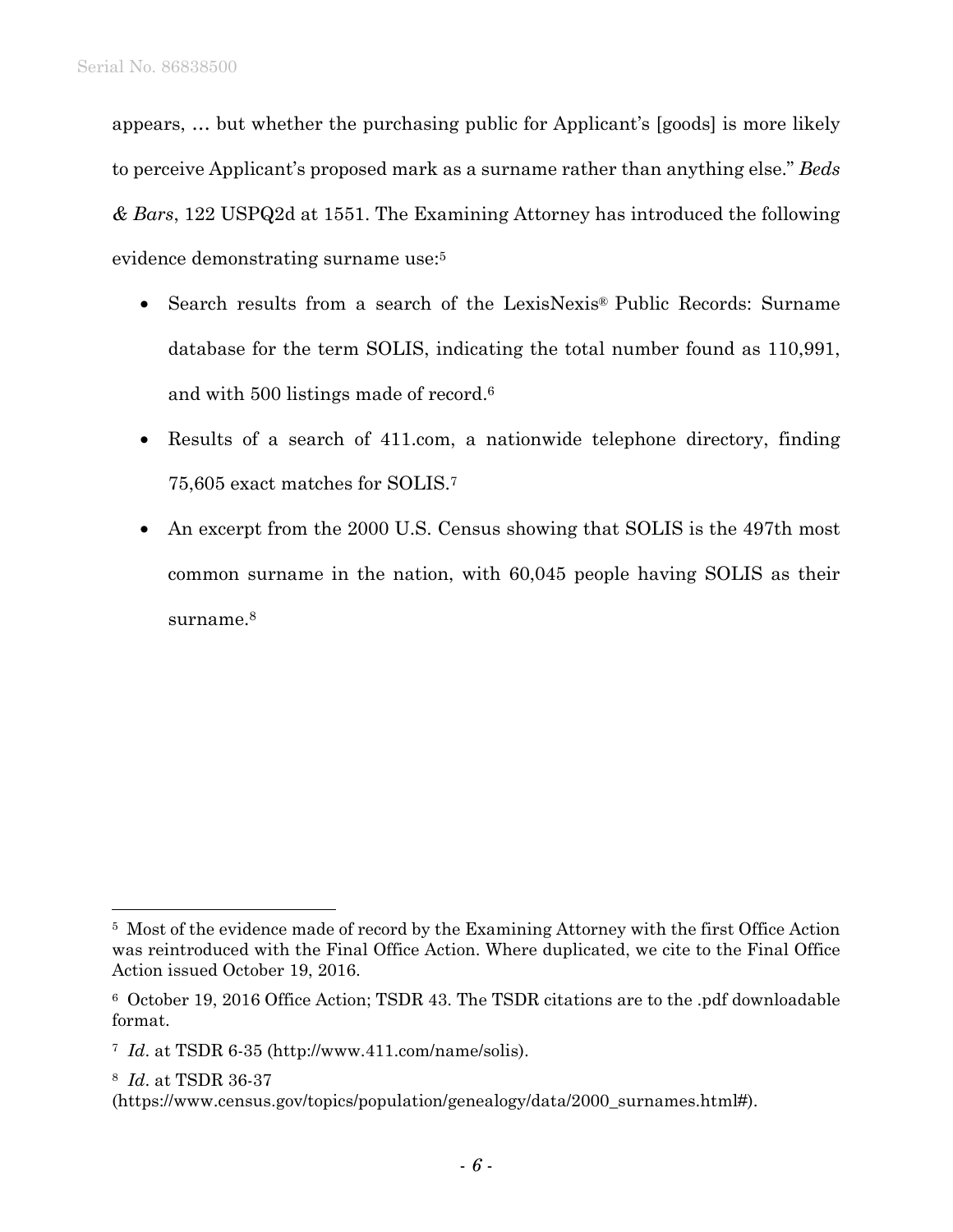• Wikipedia entry9 for "SOLIS" indicating that "Solis is a Spanish name derived from the Latin sol solis …, literally meaning sun." The Wikipedia entry listed

the following people with the surname SOLIS:10

- o Brian Solis, American marketing executive
- o Gabrielle Solis, a fictional character on the ABC drama Desperate Housewives (which aired for eight seasons)
- o Hilda Solis, current [now former] U.S. Secretary of Labor, former Congresswoman for the 32nd District of California
- o Oscar A. Solis, Auxiliary bishop of the Roman Catholic Archdiocese of Los Angeles
- o Patti Solis Doyle, American political operative in the 2008 Clinton and Obama campaigns.
- Individual Wikipedia entries for the individuals listed above, except Hilda

Solis,11 as well as Sammy Solis, an American professional baseball pitcher

[formerly] for the Washington Nationals of Major League Baseball.12

• An excerpt from the United States Department of Labor/Hall of Secretaries webpage featuring Hilda Solis.13

<sup>9</sup> Notably, we do not accept the Wikipedia entries as factually accurate, but rather, merely as evidence that the surname SOLIS has been acknowledge and discussed by members of the public.

<sup>10</sup> *Id.* at TSDR 38-39. We have not considered the listing with regard to persons having alternative spellings or who, on the face of the descriptions, are not associated with the United States – i.e., Virgil Solis, 16th century German draughtsman and printmaker in engraving, etching and woodcut.

<sup>11</sup> May 2, 2017 Denial of Request for Reconsideration; TSDR 12-35.

<sup>12</sup> October 19, 2016 Office Action; TSDR 40-42.

<sup>13</sup> May 2, 2017 Denial of Request for Reconsideration; TSDR 10-11.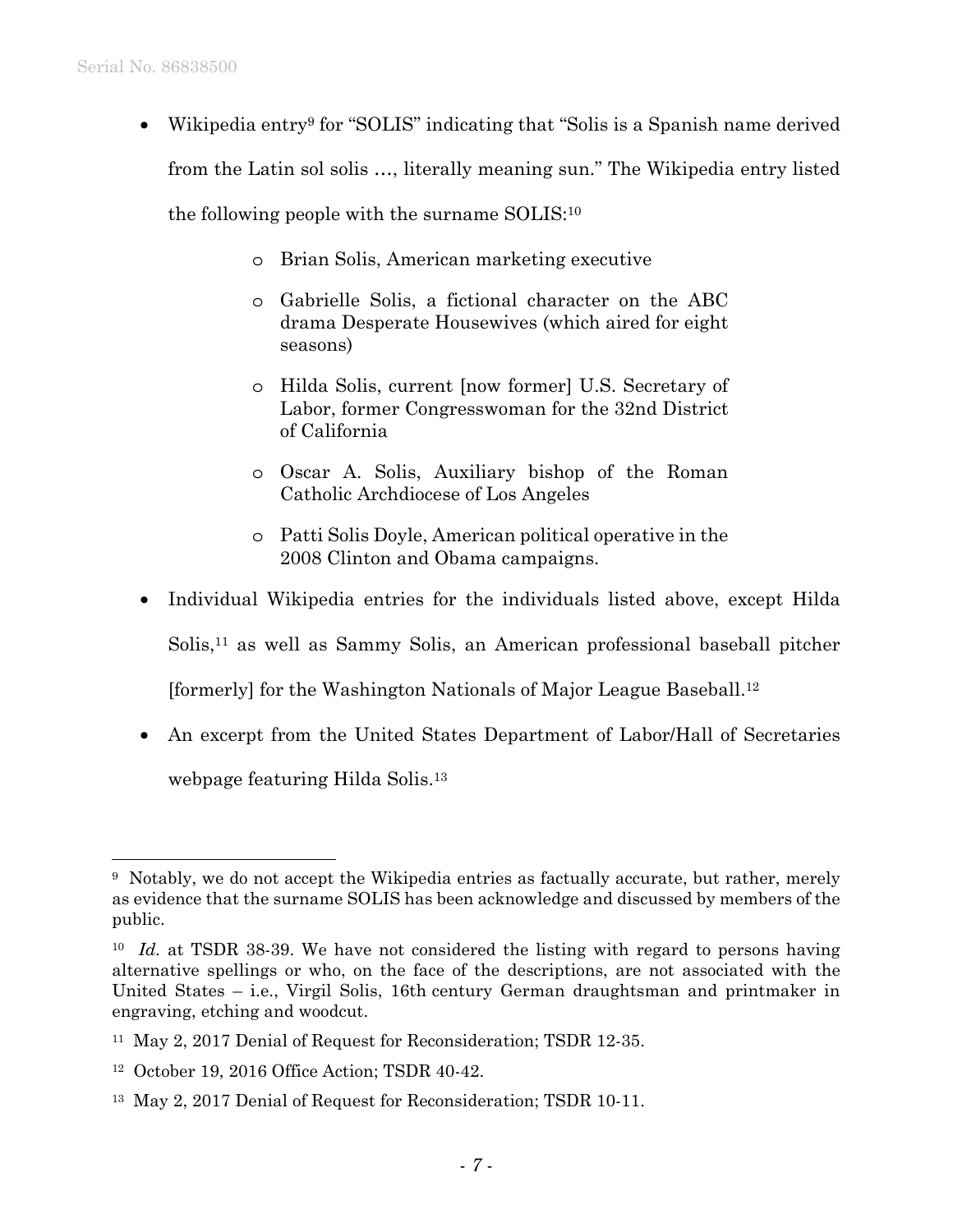- An article from dmagazine, featuring Miguel Solis' decision not to run against Pete Sessions.14
- A press release of Wabash College stating that Rodolfo Solis has been named a 2017 American Political Science Association Ralph Bunch Summer Institute Scholar.<sup>15</sup> and
- A Tulane University online news report featuring Luis Guillermo Solis' (Tulane alumnus and current Costa Rican President) receipt of the President's medal.16

We find this evidence demonstrates that SOLIS is used as a surname across the country, and that it has received a good deal of exposure, as demonstrated by discussion of numerous individuals named SOLIS on Wikipedia and in the press. In addition the U.S. Census bureau data, showing 60,054 occurrences of the surname SOLIS, and indicating that it is the 497th most common surname in the United States, along with the telephone directory search results which returned 75,605 names, establishes that the surname SOLIS is not rarely encountered in the United States. Indeed, Applicant does not assert otherwise and, in fact, does not address this factor.

(2) *Whether SOLIS is the Surname of Anyone Connected with Applicant* 

<sup>14</sup> *Id*. at TSDR 36-40.

<sup>15</sup> *Id*. at TSDR 41.

<sup>16</sup> *Id.* at TSDR 42-46.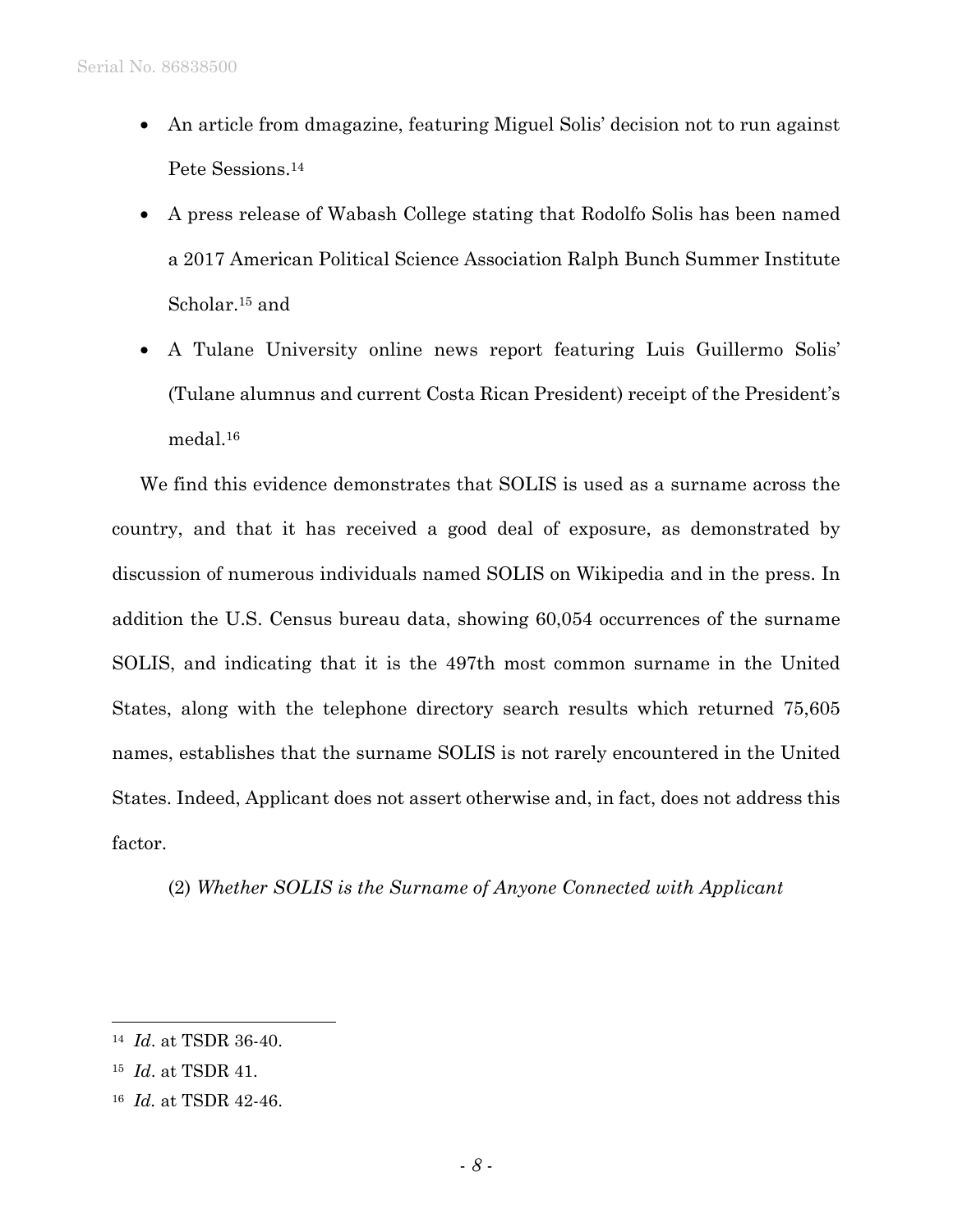We now consider whether anyone with a publicly known connection with Applicant has the surname "Solis." Although conceding that "the term 'SOLIS' can be used as a surname of Spanish origin,"17 Applicant affirmatively states, and there is no record evidence to the contrary, that "no person connected with the Applicant's business has the surname 'SOLIS.'" However, the fact that no one named SOLIS is associated with Applicant is not controlling. *See In re Gregory*, 70 USPQ2d 1792, 1995 (TTAB 2004) (The Board stated that the fact that "a proposed mark is not the applicant's surname, or the surname of an officer or employee, does not tend to establish one way or the other whether the proposed mark would be perceived as a surname."). Thus, this is a neutral factor in our determination.

(3) *Whether SOLIS has any Recognized Meaning Other Than as a Surname*

The Examining Attorney has demonstrated that SOLIS has no recognized meaning in English other than as a surname by showing that searches for SOLIS in the online dictionaries Lookwayup.com, Merriam-Webster.com and Rhymezone.com, collectively, returned no results of a non-surname meaning.18 This "negative"

<sup>&</sup>lt;sup>17</sup> Applicant goes on to point out that it is extremely unlikely that its applied-for mark SOLIS was derived from a surname of Spanish origin because Applicant is a limited company (Ltd.) of India. While that may be so, that is not the relevant inquiry. The ultimate inquiry is whether the public perceives the primary significance of SOLIS as a surname, with one of the factors in the inquiry being whether someone associated with Applicant bears SOLIS as a surname. In any event, it is not inconceivable that an Indian entity could have an officer with a Spanish surname.

<sup>&</sup>lt;sup>18</sup> October 19, 2016 Office Action; TSDR 49-51. The definitions did, however, corroborate the surname meaning of the term. For example, the evidence from Lookwayup.com defines SOLIS as a "[l]ast name, frequency rate in the U.S. is 726." Similarly, SOLIS is defined by Rhymezone.com as "[a] surname (common: 1 in 6250 families; popularity in the U.S. is # 726). The definition from Merriam-Webster, however, indicated that SOLIS is a "biographical name" and lists "Hilda (Lucia) 1957- United States secy. of labor (2009-13)."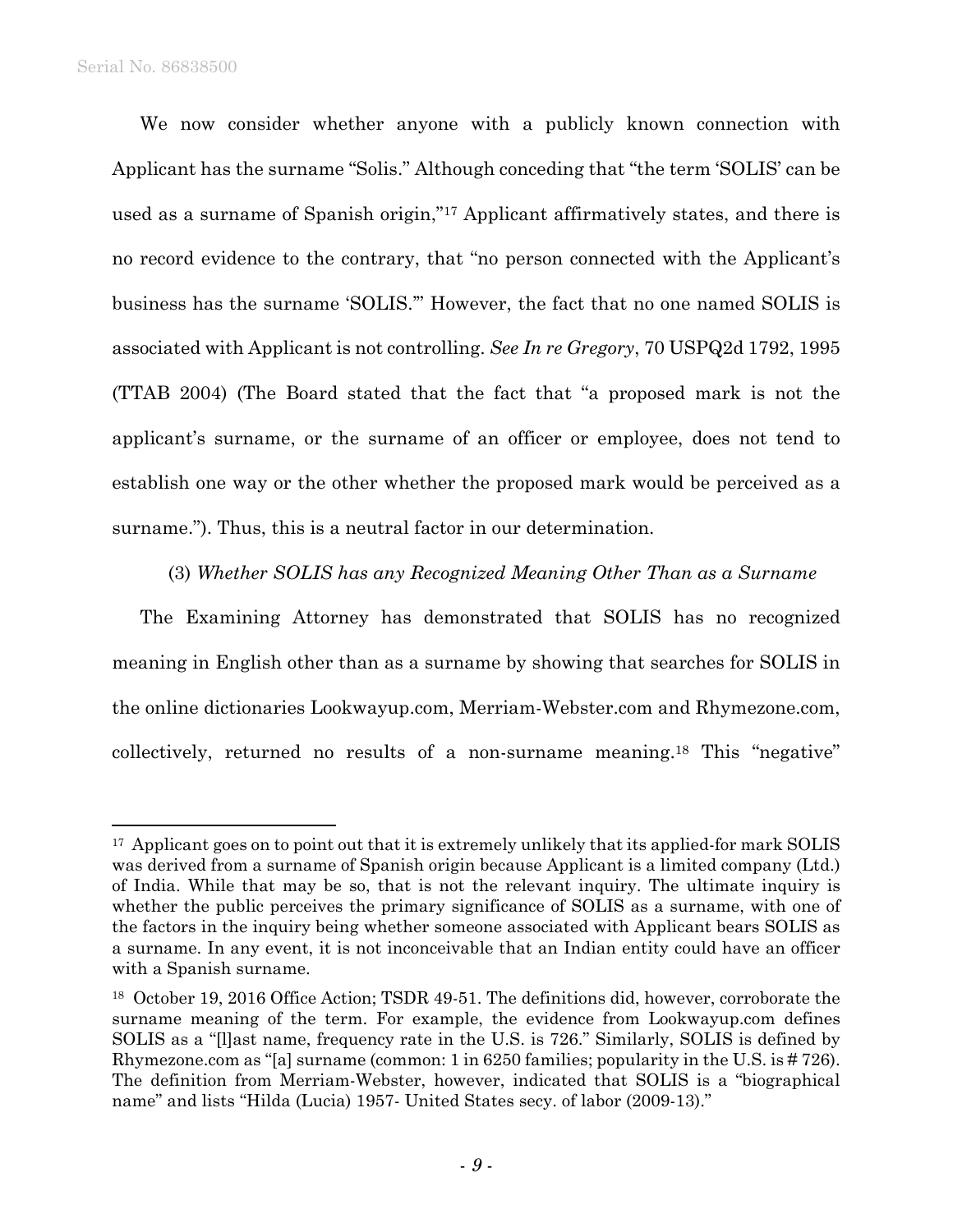dictionary evidence (i.e., listings showing nothing except surname/biographical meanings) supports a finding that the primary significance of SOLIS is as a surname. *See, e.g., In re Eximius Coffee LLC*, 120 USPQ2d 1276, 1280 (TTAB 2016) (citing *In re Isabella Fiore LLC*, 75 USPQ2d 1564, 1566 (TTAB 2005). *See also Darty*, 225 USPQ at 653-654.

Applicant has countered this position, arguing that its mark has a meaning in Latin that the purchasing public would perceive when encountering its mark that is unrelated to any alleged surname significance. Applicant particularly explains that "[t]he term 'SOLIS' is a rather widely known Latin word with a well understood meaning. [Internal citation omitted.] In Latin, the term 'SOLIS' can mean 'sun' or 'sunlight,' depending on whether the term was used with other Latin words." Br. p. 6.19

By this argument, Applicant has invoked the doctrine of foreign equivalents. We accordingly consider whether the doctrine is applicable and, if so, whether the meaning of SOLIS in Latin is the primary significance of SOLIS. *See Isabella Fiore*, 756 USPQ2d at 1567-68 (The Board found FIORE, which means "flower" in Italian, not primarily merely a surname.).

Whether the doctrine of foreign equivalents applies turns upon the significance of the foreign mark to the relevant purchasers, which is based on an analysis of the evidence of record. The doctrine may be applied to words or terms from common, modern languages. *Palm Bay Import, Inc. v. Veuve Clicquot Ponsardin Maison* 

1

<sup>19</sup> Applicant's Brief, p. 6; 11 TTABVUE 7.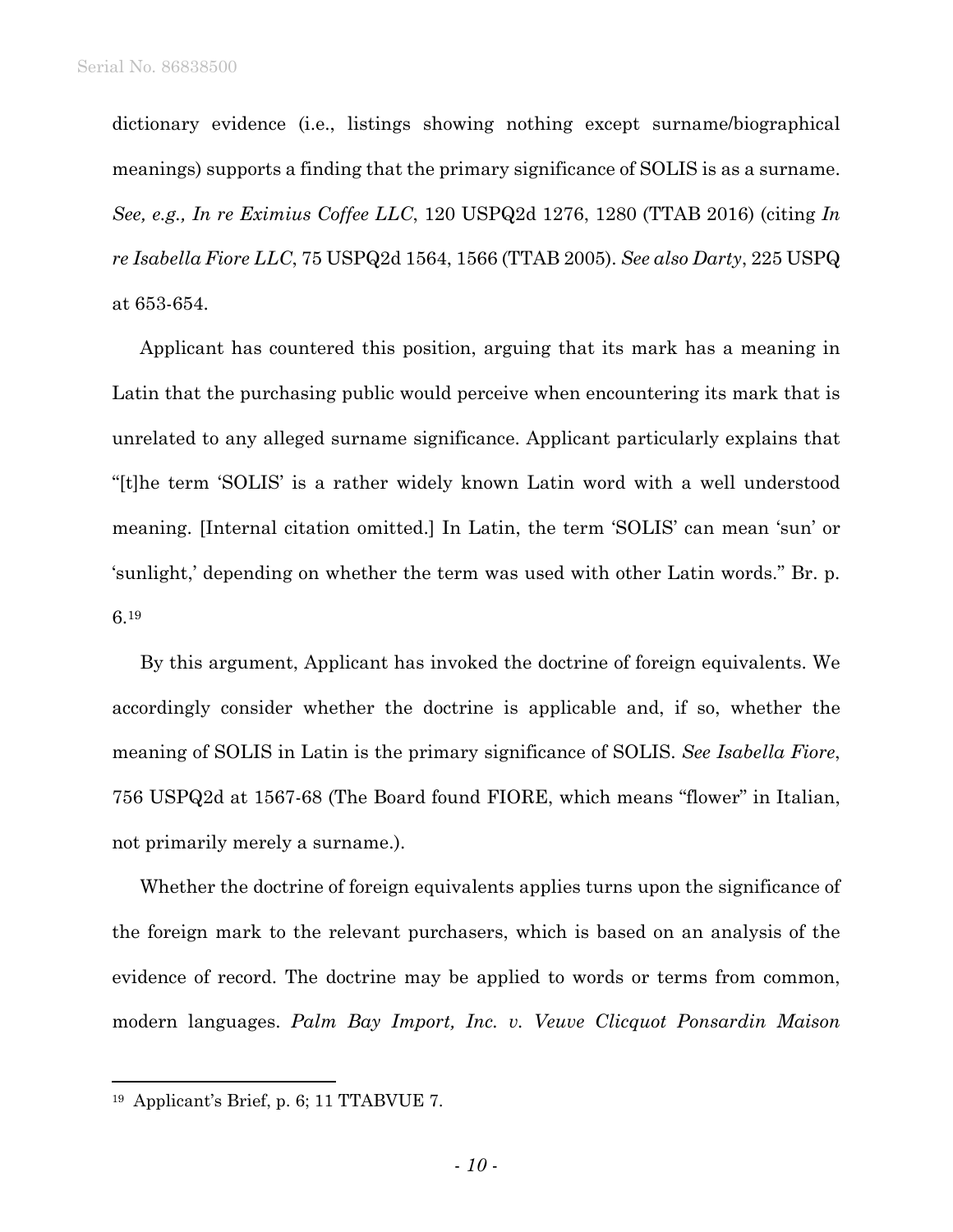1

*Fondee En* 1772, 396 F.3d 1369, 73 USPQ2d 1689, 1696 (Fed. Cir. 2005). Although words from modern languages are generally translated into English, the doctrine of foreign equivalents has evolved into a guideline, not an absolute rule, and is applied only when it is likely that "the ordinary American purchaser would 'stop and translate' [the term] into its English equivalent." *Id*., (quoting *In re Pan Tex Hotel Corp*., 190 USPQ 109, 110 (TTAB 1976)). *See generally* TRADEMARK MANUAL OF EXAMINING PROCEDURE ("TMEP")  $\S$  1209.03(g) (Oct. 2017). However, "[w]hen it is unlikely that an American buyer will translate the foreign mark and will take it as it is, then the doctrine of foreign equivalents will not be applied." *Palm Bay Imports Inc. v. Veuve Clicquot Ponsardin Maison Fondee En 1772*, 73 USPQ2d at 1696, (citing *In re Tia Maria, Inc.*, 188 USPQ 524 (TTAB 1975) (no likelihood of confusion between TIA MARIA for a Mexican restaurant and AUNT MARY'S for canned vegetables)). The "ordinary American purchaser" includes "all American purchasers, including those proficient in a non-English language who would ordinarily be expected to translate words into English." *In re Spirits Int'l, N.V*., 563 F.3d 1347, 90 USPQ2d 1489, 1492 (Fed. Cir. 2009).

The Examining Attorney takes the position that the doctrine of foreign equivalents is not applicable in this case because "Latin is considered a dead language which consumers would not be expected to stop and translate." To confirm this status, the Examining Attorney in his brief has requested, and we have taken, judicial notice of dictionary definitions from Ahdictionary.com and En.oxforddictionaries.com.20

<sup>&</sup>lt;sup>20</sup> The Board may take judicial notice of dictionary definitions, including online dictionaries that exist in printed format or have regular fixed editions. *In re Cordua Rests. LP*, 110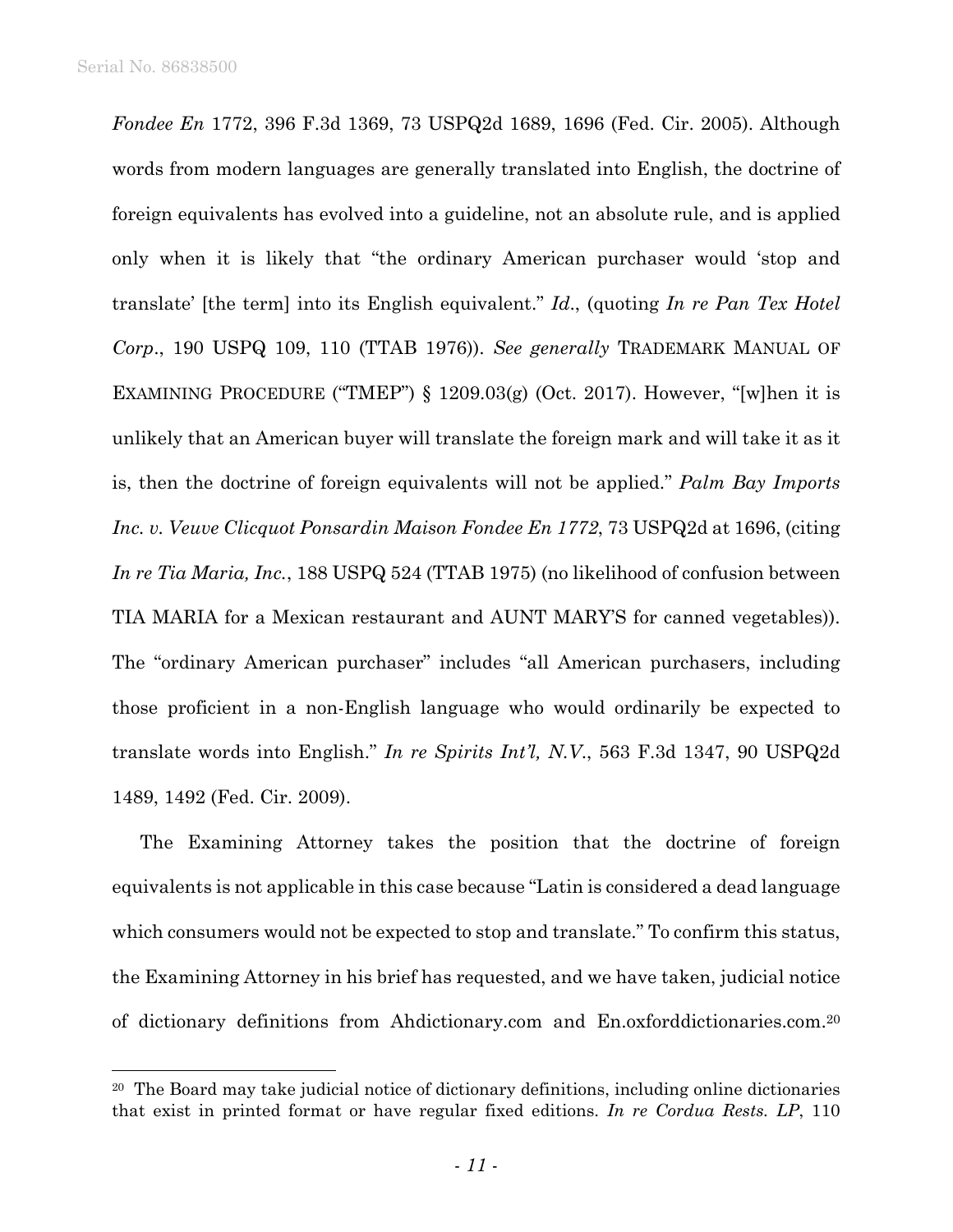Ahdictionary.com defines "dead language" to mean, "[a] language, such as Latin, that is no longer learned as a native language by a speech community,"21 while En.oxforddictionary.com defines it as "A language which is no longer in everyday spoken use, such as Latin."22 This evidence not only demonstrates that Latin is routinely considered a "dead language" that is no longer in everyday use, but that it is also no longer learned as a native language by speech communities. In fact, Applicant conceded that Latin is not routinely spoken in the United States.23

Nonetheless, on this point, Section 1207.01(b)(vi)(B) of the TMEP is further illuminative:

> If [as in this case] evidence shows that the language at issue is highly obscure or a dead language, the doctrine will generally not be applied. *See Palm Bay Imps.*, 396 F.3d at 1377, 73 USPQ2d 1689, 1696; *cf. In re Spirits Int'l, N.V.*, 563 F.3d 1347, 1351, 90 USPQ2d 1489, 1491 (Fed. Cir. 2009) (indicating that the doctrine of foreign equivalents does not require that terms from dead or obscure languages be literally translated for the purpose of determining descriptiveness). The determination of whether a language is "dead" is made on a case-by-case basis, based upon the meaning the word or term would have to the relevant purchasing public. For example, Latin is generally considered a dead language. However, if evidence shows that a Latin term is still in use by the relevant purchasing public (i.e., if the term appears in current dictionaries or news articles), then this Latin term would not be considered dead.

USPQ2d 1227, 1229 n.4 (TTAB 2014); *Threshold.TV Inc. v. Metronome Enters. Inc.*, 96 USPQ2d 1031, 1038 n.14 (TTAB 2010); *In re Red Bull GmbH*, 78 USPQ2d 1375, 1377 (TTAB 2006).

<sup>&</sup>lt;sup>21</sup> https://www.ahdictionary.com/work/search.html?q=dead%20language. 13 TTABVUE 14-15.

<sup>22</sup> https://en.oxforddictionaries.com/definition/us/dead\_language. 14 TTABVUE 18.

<sup>23</sup> Applicant's Brief, p. 6; 11 TTABVUE 7.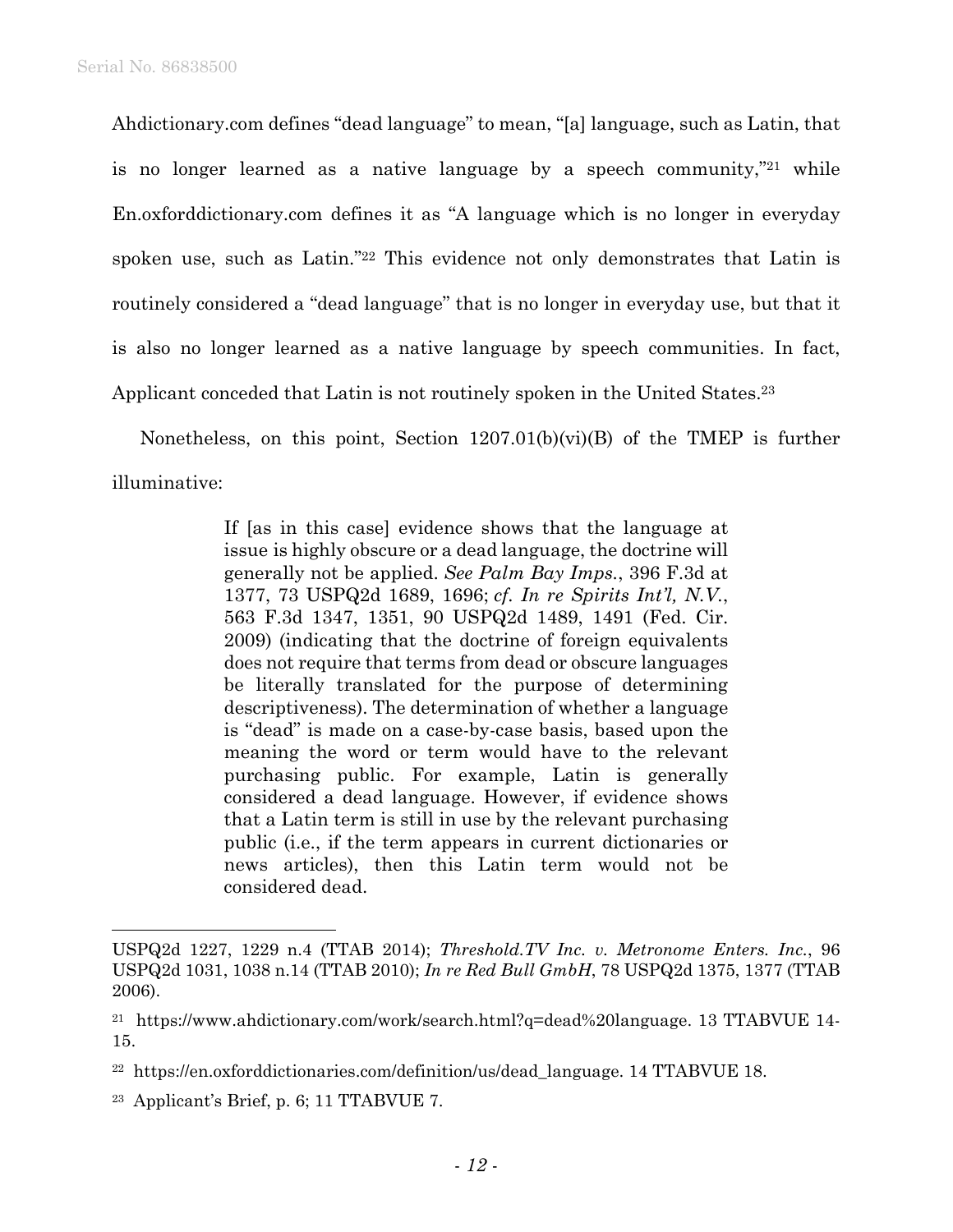Here, Applicant has provided no evidence regarding the number of persons having knowledge of Latin in the United States or showing that the term "Solis" is a term that is still in use by the purchasing public in the context of its Latin meaning. Instead, Applicant relies on its unsupported argument that "[m]any students in high school and college still study Latin and would certainly come across the word "sunshine" or "sun" in their Latin studies." Even if this is so, the fact that a dead language is studied in an academic setting does not mean that the relevant purchasing public would be likely to stop and translate SOLIS to its Latin equivalent such that its Latin meaning would be its primary significance.

Applicant also postulates that although Latin is not routinely spoken by members of the U.S. population, the impact of Latin on modern culture is undeniable, as Latin serves as the foundation upon which numerous modern languages are built, and many modern languages contain the root of the Latin word "solis" in their word for sun. Again, while this may be so, it is unlikely that the ordinary American purchaser is familiar with the etymology of the term SOLIS and, thus, it is unlikely that the primary significance of SOLIS to that purchaser would be its meaning in Latin.

Notably, the fact that Applicant, on its website, apparently finds it necessary to educate the public to the non-surname meaning of "solis" bolsters our finding that the public would not be aware of any non-surname meaning upon initially encountering Applicant's SOLIS mark.

In sum, Applicant's evidence, consisting mostly of unsubstantiated argument, falls far short of establishing that the Latin language is still in use by any number of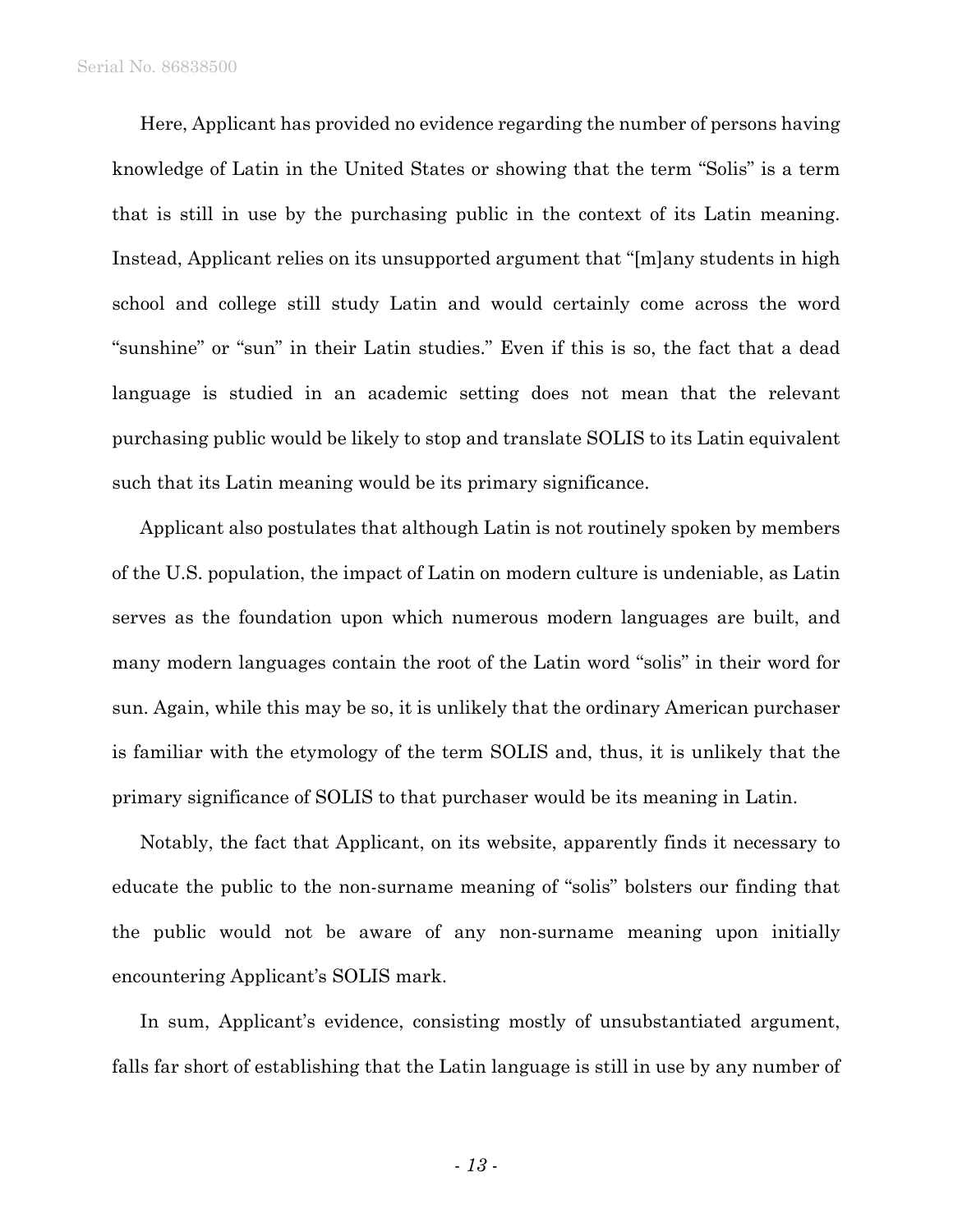ordinary American purchasers and, accordingly, it is unlikely that speakers of Latin will stop and translate SOLIS immediately to "sunshine." Instead, they would perceive its primary significance as that of a surname. For these reasons, the doctrine of foreign equivalents is not appropriate in this case.

#### (4) *Whether SOLIS has the Structure and Pronunciation of a Surname*

We recognize, first, that the assessment of whether SOLIS has the structure and pronunciation of a surname is a "decidedly subjective" inquiry. *Eximius Coffee,* 120 USPQ2d at 1280 (quoting *Benthin*, 37 USPQ2d at 1333). As the Board noted in *In re Olin Corporation*, 124 USPQ 1327, 1332 (TTAB 2017), "applicants and examining attorneys may submit evidence that, due to a term's structure or pronunciation, the public would or would not perceive it to have surname significance."

Here, the Examining Attorney maintains that SOLIS is similar in structure and pronunciation to other frequently encountered surnames (as shown in the 2000 Census excerpt<sup>24</sup>): Davis (7<sup>th</sup> most popular), Harris (24<sup>th</sup> most popular), and Morris (56th most popular). He particularly expounds that each of these surnames, along with SOLIS, are disyllabic, with an ending consisting of "-is." We find this evidence unpersuasive to show that SOLIS has the structure and pronunciation of a surname.

Applicant contends that "SOLIS" does not have the visual appearance or spoken sound of a surname because it does not follow the pattern of any common type of surname, e.g., -son, -ter.

<sup>24</sup> October 19, 2016 Office Action; TSDR 36-37.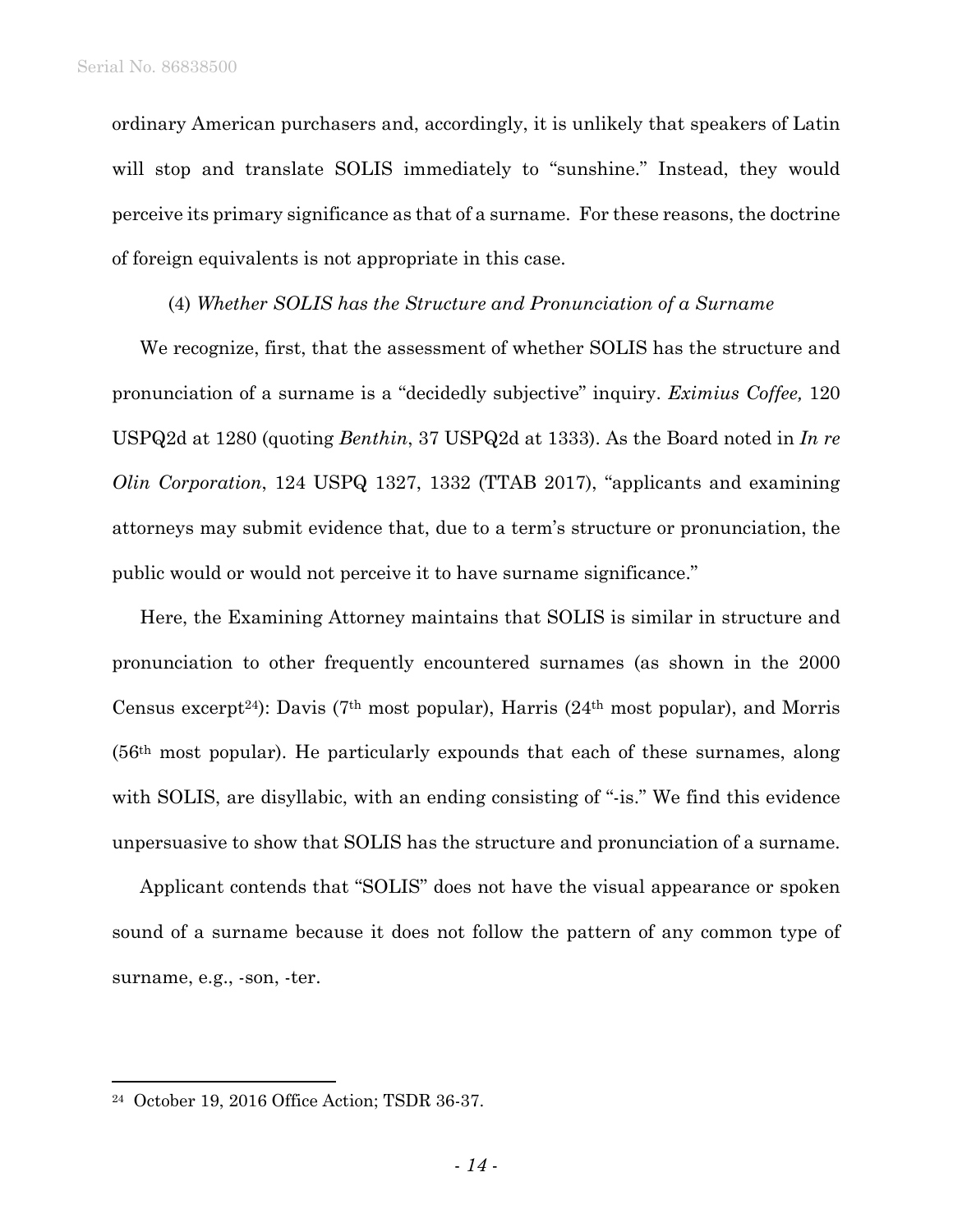The evidence is not clear on this point either way, and does not factor into the determination. *Eximius Coffee*, 120 USPQ2d at 1280.

## (5) *Other Arguments*

Applicant also contends that the commercial impression it sought to associate with its mark is clearly related to the sun, the yellow sunbeam appearing on its specimen suggesting a ray of sunshine. The problem with Applicant's argument is that, regardless of what it *intends* the connotation of its mark to be, there is no evidence that purchasers would actually perceive it as having that connotation – the yellow sunbeam not being a part of its mark. *Cf. In re Infinity Broadcasting Corp. of Dallas,* 60 USPQ2d 1214 (TTAB 2001) (commercial impression of a mark is determined independent of the context of actual usage).

As for the Examining Attorney, he argues that an additional consideration for treating the term SOLIS as primarily merely a surname is Applicant's prior Registration No. 3878243 for SOLIS on the Supplemental Register, which serves as evidence of the weakness of the mark for essentially the same goods. Applicant responded by explaining that:

> [T]he trademark application [underlying Registration No. 3878243] was prosecuted by another Applicant, pro se, and … the mark was amended to the Supplemental Register October 12, 2010. The pro se Applicant did not enter any arguments against the surname refusal. The trademark registration was then assigned to Applicant on May 19, 2016 [to overcome a Section 2(d) refusal]. Any statements made within the prosecution of the prior registration are not binding on Applicant's trademark application at issue in this ex parte appeal, which is a wholly separate and distinct application as compared to the prior registration.

### 14 TTABVUE 5.